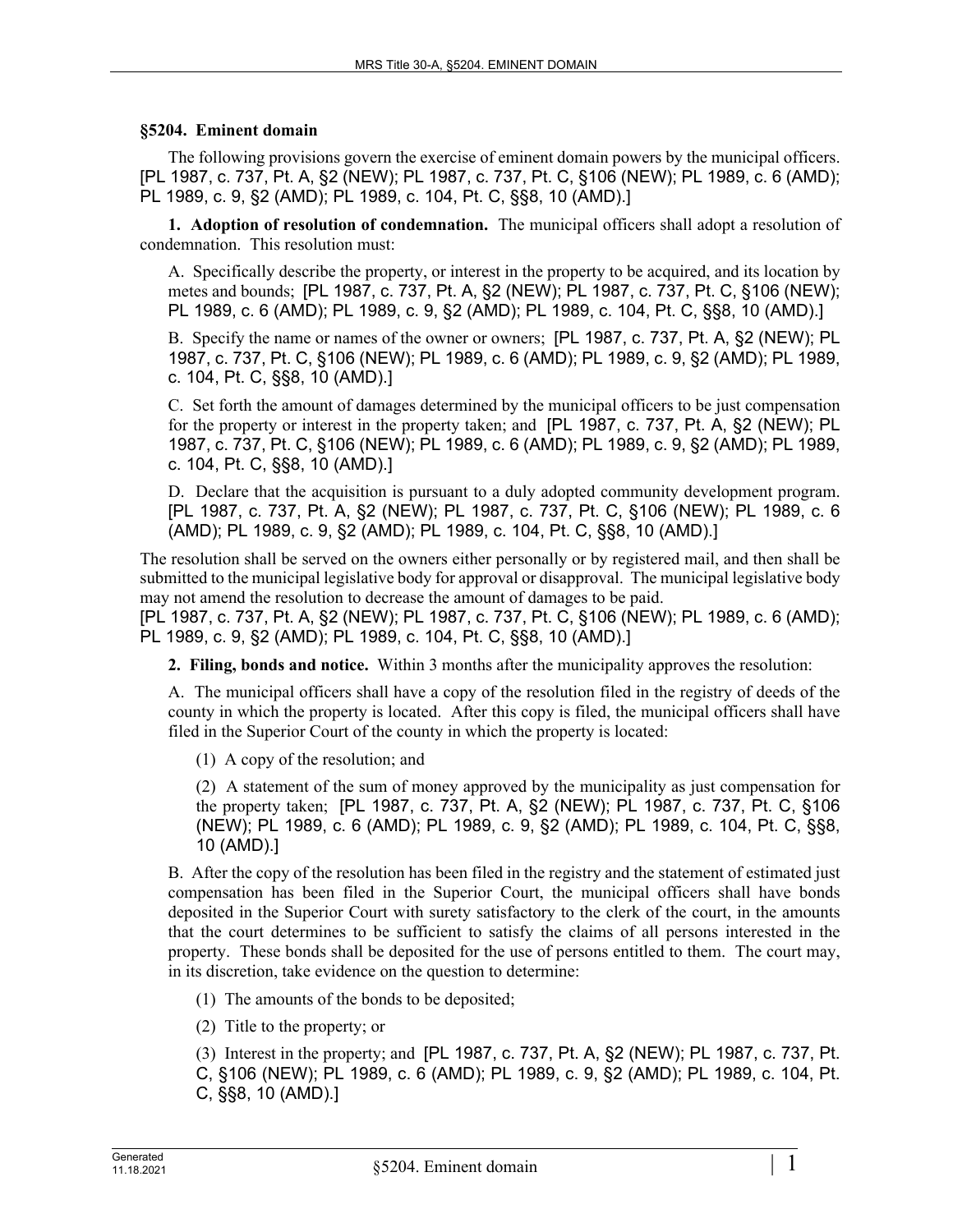C. After the copy of the resolution has been filed in the registry and the statement of just compensation has been filed in the Superior Court, the municipal officers shall have notice of the taking of the property or interest in the property served upon the owners of the property by a sheriff or deputies. Service shall be made by leaving a true and attested copy of the resolution and the statement of estimated just compensation with each owner personally or at the last known address in the State or with some person living at that address.

(1) If any owner is not a resident of the State, a true and attested copy of the resolution and statement shall be sent by registered mail, return receipt requested, to the owner at the last known address.

(2) In addition, municipal officers shall have a copy of the resolution together with the names of the owners of the property and the amount to be awarded to each of them, published in a newspaper having general circulation in the county, at least once a week for 3 consecutive weeks; and [PL 1987, c. 737, Pt. A, §2 (NEW); PL 1987, c. 737, Pt. C, §106 (NEW); PL 1989, c. 6 (AMD); PL 1989, c. 9, §2 (AMD); PL 1989, c. 104, Pt. C, §§8, 10 (AMD).]

After the bonds are deposited in the Superior Court, and notice is given, title to the property vests in the municipality in fee simple absolute and the municipality may take possession of the property. [PL 1987, c. 737, Pt. A, §2 (NEW); PL 1987, c. 737, Pt. C, §106 (NEW); PL 1989, c. 6 (AMD); PL 1989, c. 9, §2 (AMD); PL 1989, c. 104, Pt. C, §§8, 10 (AMD).]

**3. Unknown ownership.** If ownership of the property cannot be ascertained after due and diligent search, an award shall be made to persons unknown for the value of the property, and bonds for that amount running to the treasurer of the county for the use of the persons entitled to them, shall be deposited in the Superior Court. If no person has been able to prove ownership of the property within 2 years after the bonds are deposited, the Superior Court shall order those bonds to be cancelled and delivered up to the municipality.

[PL 1987, c. 737, Pt. A, §2 (NEW); PL 1987, c. 737, Pt. C, §106 (NEW); PL 1989, c. 6 (AMD); PL 1989, c. 9, §2 (AMD); PL 1989, c. 104, Pt. C, §§8, 10 (AMD).]

**4. Agreement and cancellation of bonds.** When any person entitled to the bonds agrees with the municipality for the price of the property or interest in the property so taken and the sum agreed upon is paid by the municipality, the court shall order the bond deposited under this section to be cancelled and delivered up to the municipality.

[PL 1987, c. 737, Pt. A, §2 (NEW); PL 1987, c. 737, Pt. C, §106 (NEW); PL 1989, c. 6 (AMD); PL 1989, c. 9, §2 (AMD); PL 1989, c. 104, Pt. C, §§8, 10 (AMD).]

**5. Complaint to Superior Court; trial.** Any owner of the property taken under this section, who cannot agree with the municipality on the price of the property or interest in the property in which the owner is interested, may apply by complaint to the Superior Court in the county where the property is located.

A. The complaint must be made within 3 months after personal notice of the taking or, if the owner has no personal notice, within one year from the first publication of the copy of the resolution and description required in subsection 2, paragraph C. It must set forth the taking of the property or interest in property, and pray for the assessment of damages by jury or, by agreement of the parties, by a referee or referees appointed by the court. [PL 1987, c. 737, Pt. A, §2 (NEW); PL 1987, c. 737, Pt. C, §106 (NEW); PL 1989, c. 6 (AMD); PL 1989, c. 9, §2 (AMD); PL 1989, c. 104, Pt. C, §§8, 10 (AMD).]

B. When the complaint is filed, the Superior Court shall have 20 days' notice of the pendency of the action given to the municipality by serving the municipal clerk with a certified copy of the complaint. The court may proceed after this notice to obtain a trial of the action. [PL 1987, c. 737, Pt. A, §2 (NEW); PL 1987, c. 737, Pt. C, §106 (NEW); PL 1989, c. 6 (AMD); PL 1989, c. 9, §2 (AMD); PL 1989, c. 104, Pt. C, §§8, 10 (AMD).]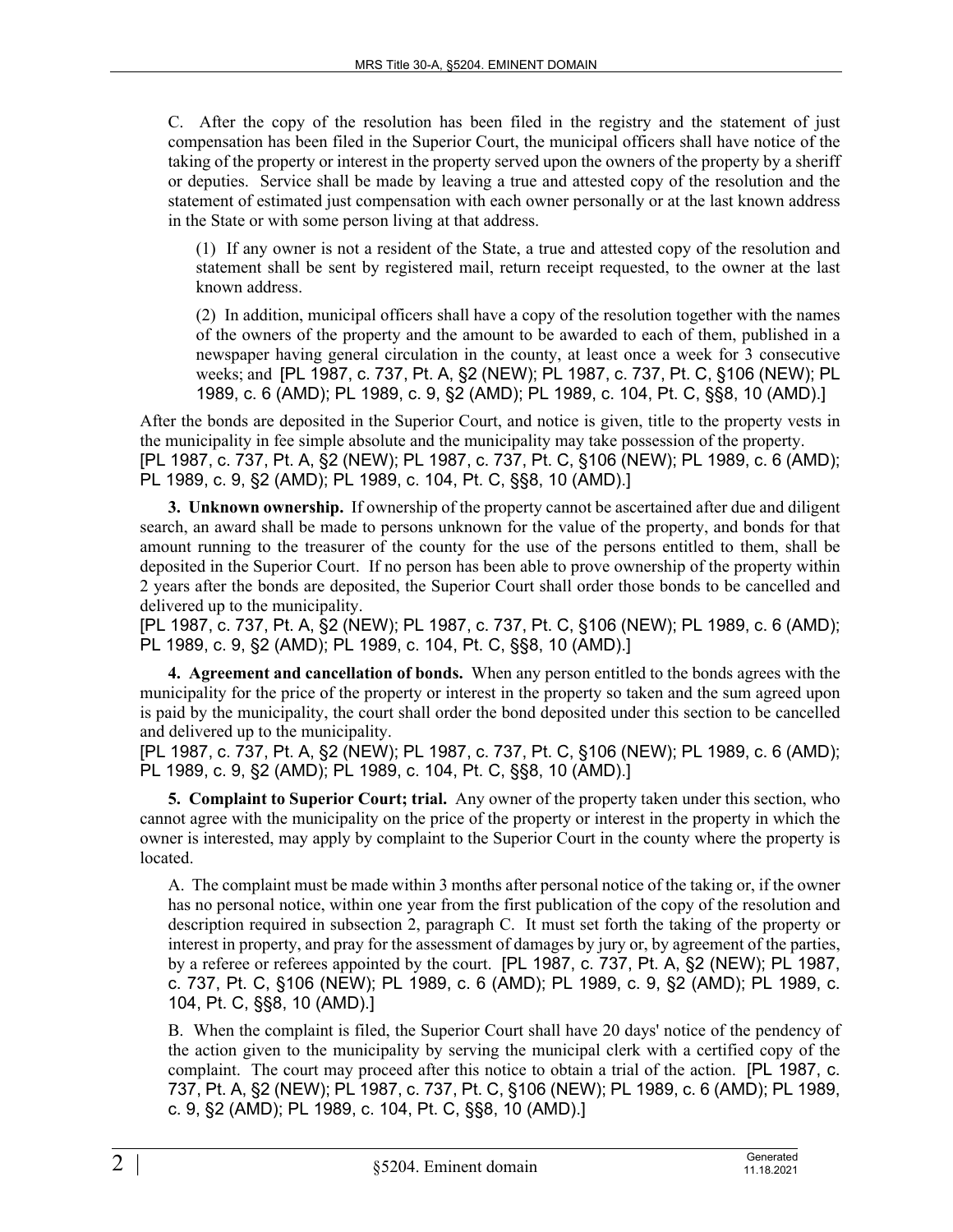C. The trial shall determine all questions of fact relating to the value of the property or interest in the property and the amount of that interest. Judgment shall be entered upon the verdict of the jury and execution shall be issued for that judgment against the money deposited in the court. [PL 1987, c. 737, Pt. A, §2 (NEW); PL 1987, c. 737, Pt. C, §106 (NEW); PL 1989, c. 6 (AMD); PL 1989, c. 9, §2 (AMD); PL 1989, c. 104, Pt. C, §§8, 10 (AMD).]

[PL 1987, c. 737, Pt. A, §2 (NEW); PL 1987, c. 737, Pt. C, §106 (NEW); PL 1989, c. 6 (AMD); PL 1989, c. 9, §2 (AMD); PL 1989, c. 104, Pt. C, §§8, 10 (AMD).]

**6. Conflicting ownership.** If the municipal officers are in doubt as to conflicting ownership or interest, the municipality may file a complaint in the Superior Court for the county in which the property is located for a determination of the various rights and amounts due. If 2 or more plaintiffs make claims to the real property, or to any interest in the property, or to different interests in the same property, the Superior Court, upon motion, shall consolidate their several complaints for trial at the same time by the same jury and may frame all necessary issues for the trial of those actions.

[PL 1987, c. 737, Pt. A, §2 (NEW); PL 1987, c. 737, Pt. C, §106 (NEW); PL 1989, c. 6 (AMD); PL 1989, c. 9, §2 (AMD); PL 1989, c. 104, Pt. C, §§8, 10 (AMD).]

**7. Appeal.** An appeal from the decision of the Superior Court may be made in the manner provided for appeals in civil cases.

[PL 1987, c. 737, Pt. A, §2 (NEW); PL 1987, c. 737, Pt. C, §106 (NEW); PL 1989, c. 6 (AMD); PL 1989, c. 9, §2 (AMD); PL 1989, c. 104, Pt. C, §§8, 10 (AMD).]

**8. Guardian ad litem.** If a municipality takes any real property or interest in property in which any minor or other person not capable in law to act in the minor's or other person's own behalf is interested, the appropriate Superior Court may, upon the filing of a complaint under subsection 5 by or on behalf of the minor or other person, appoint a guardian ad litem for the minor or other person. This guardian may appear and be heard on behalf of the minor or other person and may, with the advice and consent of the Superior Court and upon such terms as the Superior Court prescribes, release to the municipality all claims for damages for the property of the minor or other person or for any interest in the property.

Any lawfully appointed, qualified and acting guardian or other fiduciary of the estate of any such minor or other person, with the approval of the Probate Court having jurisdiction to authorize the sale of real property within this State, may, before filing any complaint under this section, agree with the municipality on the amount of damages suffered by the minor or other person by any taking of property or of interest in the property and may, upon receiving that amount, release to the municipality all claims for damages of the minor or other person for the taking.

[PL 1987, c. 737, Pt. A, §2 (NEW); PL 1987, c. 737, Pt. C, §106 (NEW); PL 1989, c. 6 (AMD); PL 1989, c. 9, §2 (AMD); PL 1989, c. 104, Pt. C, §§8, 10 (AMD).]

**9. Expedited proceedings; property devoted to public use.** In any proceedings for assessment of compensation and damages for property or interest in the property taken or to be taken by eminent domain by the municipality, the following provisions apply.

A. At any time during the pendency of the action or proceedings, the municipality or an owner may apply to the court for an order directing the owner or the municipality, as the case may be, to show cause why further proceedings should not be expedited. Upon this application the court may make an order requiring that the hearings proceed and that any other steps be taken with all possible expedition. [PL 1987, c. 737, Pt. A, §2 (NEW); PL 1987, c. 737, Pt. C, §106 (NEW); PL 1989, c. 6 (AMD); PL 1989, c. 9, §2 (AMD); PL 1989, c. 104, Pt. C, §§8, 10 (AMD).]

B. If any property or interest in property is devoted to a public use, it may nevertheless be acquired and the taking is effective, provided that:

(1) No property or interest in property belonging to any governmental agency may be acquired without its consent; and